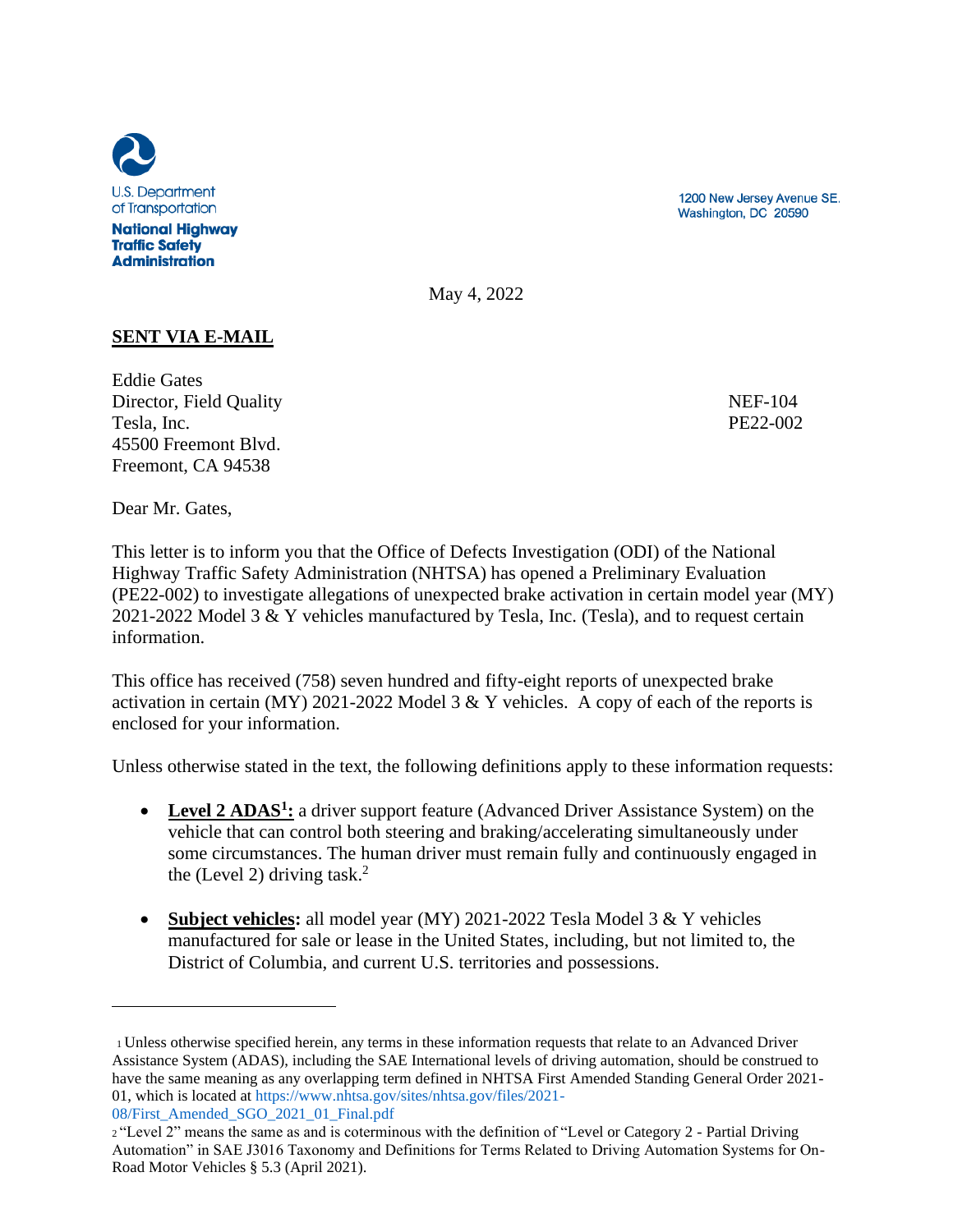- **Subject System**: All driver assistance systems with automatic braking functions including all associated sensors, control modules, hardware, software, data, actuators, wiring, and any other systems on or off the vehicle that contributes to the conferral of any Level 2 vehicle braking system capabilities manufactured for use as original equipment or service replacement parts in the subject vehicles.
- **Alleged defect:** Any one or more of the following symptoms or conditions occurring while utilizing the subject system:
	- 1. Automatic collision preparation system failure or malfunction, including all associated fault codes;
	- 2. Allegations of false collision alert warnings by the subject system;
	- 3. Allegations of missed emergency braking activations by the subject system;
	- 4. Allegations of unnecessary emergency braking by the subject system; or
	- 5. Allegations of excessive or unrequested braking by the subject system.
- **Tesla: Tesla, Inc. (collectively, "Tesla"),** all of its past and present officers and employees, whether assigned to its principal offices or any of its field or other locations, including all of its divisions, subsidiaries (whether or not incorporated) and affiliated enterprises and all of their headquarters, regional, zone and other offices and their employees, and all agents, contractors, consultants, attorneys and law firms and other persons engaged directly or indirectly (e.g., employee of a consultant) by or under the control of Tesla (including all business units and persons previously referred to), who are or, in or after January 10, 2010, were involved in any way with any of the following related to the alleged defect in the subject vehicles:
	- a. Design, engineering, analysis, modification or production (e.g., quality control);
	- b. Testing, assessment or evaluation;
	- c. Consideration, or recognition of potential or actual defects, reporting, record-keeping and information management, (e.g., complaints, field reports, warranty information, part sales), analysis, claims, or lawsuits; or
	- d. Communication to, from or intended for zone representatives, fleets, dealers, or other field locations, including but not limited to people who have the capacity to obtain information from dealers.
- **Document:** "Document(s)" is used in the broadest sense of the word and shall mean all original written, printed, typed, recorded, or graphic matter whatsoever, however produced or reproduced, of every kind, nature, and description, and all non-identical copies of both sides thereof, including, but not limited to, papers, letters, memoranda, correspondence, communications, electronic mail (e-mail) messages (existing in hard copy and/or in electronic storage), faxes, mailgrams, telegrams, cables, telex messages, notes, annotations, working papers, drafts, minutes, records, audio and video recordings, data, databases, other information bases, summaries, charts, tables, graphics, other visual displays, photographs, statements, interviews, opinions, reports, newspaper articles, studies, analyses, evaluations, interpretations, contracts, agreements, jottings, agendas, bulletins, notices, announcements, instructions, blueprints, drawings, as-builts, changes, manuals, publications, work schedules, journals, statistical data, desk, portable and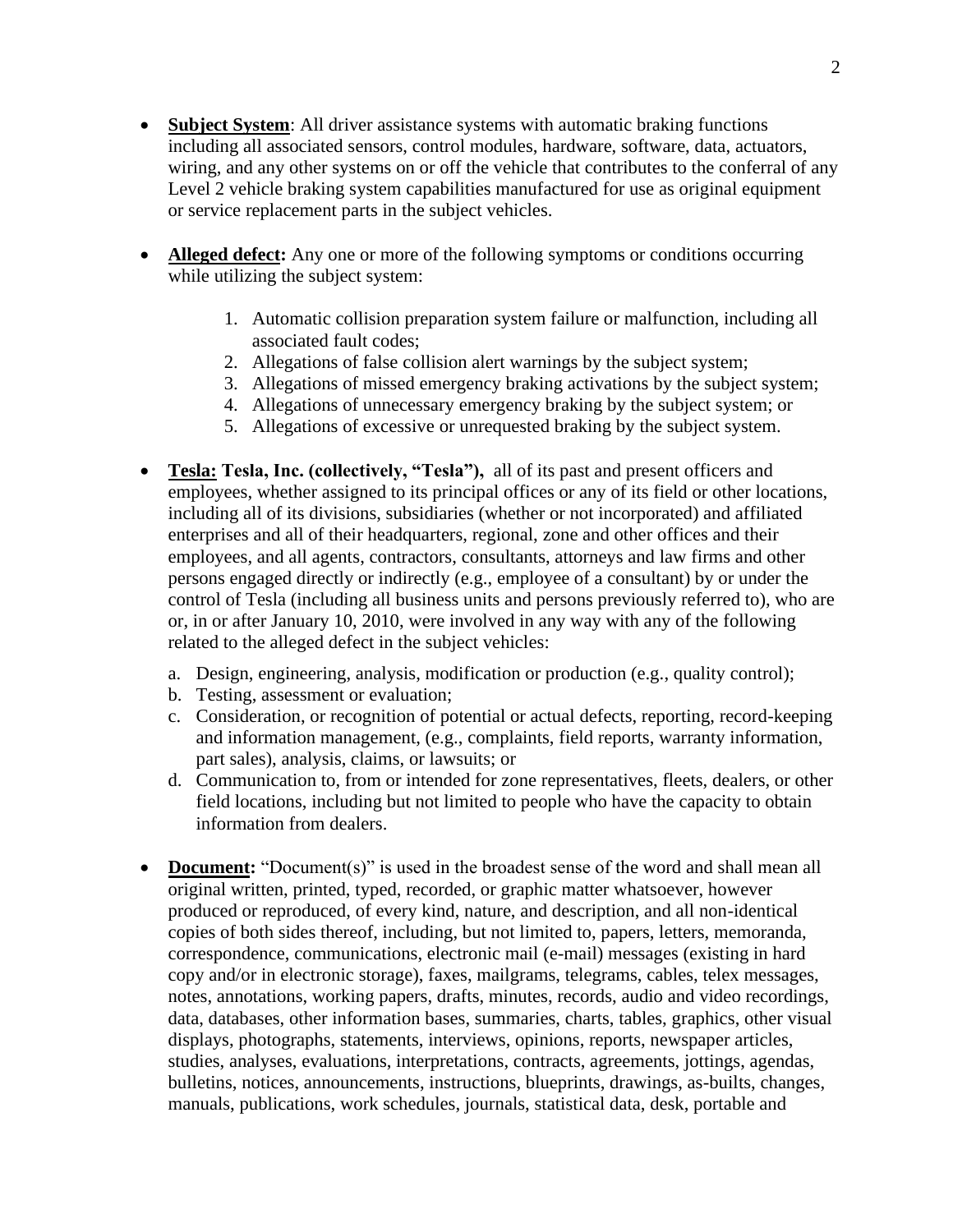computer calendars, appointment books, diaries, travel reports, lists, tabulations, computer printouts, data processing program libraries, data processing inputs and outputs, microfilms, microfiches, statements for services, resolutions, financial statements, governmental records, business records, personnel records, work orders, pleadings, discovery in any form, affidavits, motions, responses to discovery, all transcripts, administrative filings and all mechanical, magnetic, photographic and electronic records or recordings of any kind, including any storage media associated with computers, including, but not limited to, information on hard drives, floppy disks, backup tapes, and zip drives, electronic communications, including but not limited to, the Internet and shall include any drafts or revisions pertaining to any of the foregoing, all other things similar to any of the foregoing, however denominated by Tesla, any other data compilations from which information can be obtained, translated if necessary, into a usable form and any other documents. For purposes of this request, any document which contains any note, comment, addition, deletion, insertion, annotation, or otherwise comprises a non-identical copy of another document shall be treated as a separate document subject to production. In all cases where original and any non-identical copies are not available, "document(s)" also means any identical copies of the original and all non-identical copies thereof. Any document, record, graph, chart, film or photograph originally produced in color must be provided in color. Furnish all documents whether verified by Tesla or not. If a document is not in the English language, provide both the original document and an English translation of the document.

**Other Terms:** To the extent that they are used in these information requests, the terms "claim," "consumer complaint," "dealer field report," "field report," "fire," "fleet," "good will," "make," "model," "model year," "notice," "property damage," "property damage claim," "rollover," "type," "warranty," "warranty adjustment," and "warranty claim," whether used in singular or in plural form, have the same meaning as found in 49 CFR 579.4.

In order for my staff to evaluate the alleged defect, certain information is required. Pursuant to 49 U.S.C. § 30166, please provide numbered responses to the following information requests. Insofar as Tesla has previously provided a document to ODI, Tesla may produce it again or identify the document, the document submission to ODI in which it was included and the precise location in that submission where the document is located. When documents are produced, the documents shall be produced in an identified, organized manner that corresponds with the organization of this information request letter (including all individual requests and subparts). When documents are produced and the documents would not, standing alone, be selfexplanatory, the production of documents shall be supplemented and accompanied by explanation.

Please repeat the applicable request verbatim above each response. After Tesla's response to each request, identify the source of the information and indicate the last date the information was gathered.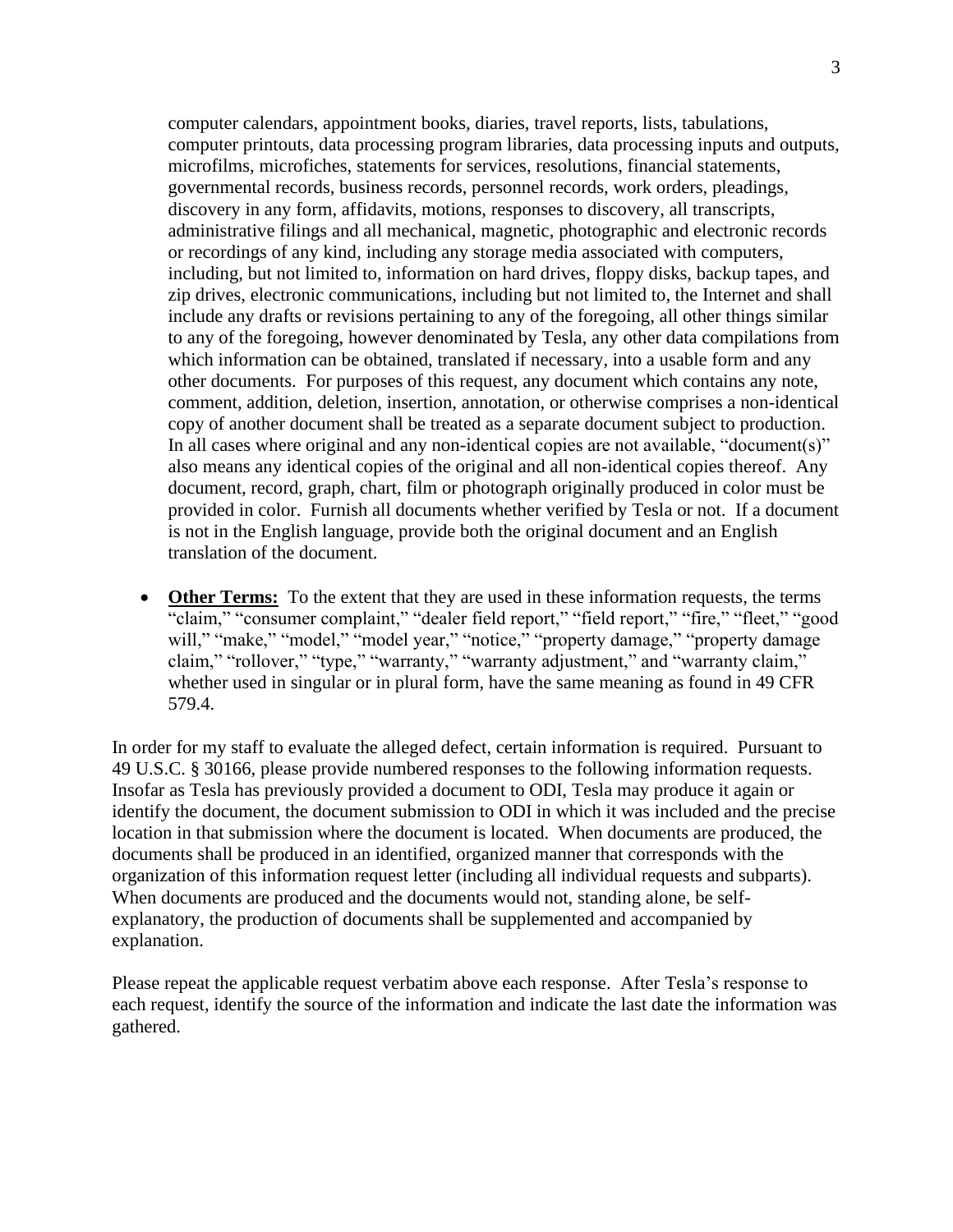- 1. State, by model and model year, the number of subject vehicles Tesla has manufactured for sale or lease in the United States. Separately, for each subject vehicle manufactured to date by Tesla, state the following:
	- a. Vehicle identification number (VIN);
	- b. Model;
	- c. Model Year;
	- d. Subject component trade / trim name, part number and design version installed as original equipment;
		- i) Software version;
		- ii) Firmware version;
		- iii) Hardware version;
	- e. Date of manufacture;
	- f. Date warranty coverage commenced;
	- g. Date and mileage at which the "Full Self Driving" (FSD) option was enabled;
	- h. The State in the United States where the vehicle was originally sold or leased (or delivered for sale or lease).
	- i. Latest known vehicle mileage and commensurate date;
	- j. Cumulative mileage covered with the subject system engaged; and
	- k. Date and identities of the most recent software, firmware, and hardware updates.

Provide the table in Microsoft Access 2010, or a compatible format, entitled "PRODUCTION DATA."

- 2. State the number of each of the following, received by Tesla, or of which Tesla is otherwise aware, which relate to, or may relate to, the alleged defect in the subject vehicles:
	- a. Consumer complaints;
	- b. Field reports;
	- c. Reports involving a crash, injury or fatality;
	- d. Property damage claims;
	- e. Third-party arbitration proceedings where Tesla, Inc. is or was a party to the arbitration; and
	- f. Lawsuits, both pending and closed, in which Tesla, Inc. is or was a defendant or codefendant.

For subparts "a" through "f" state the total number of each item (e.g., consumer complaints, field reports, etc.) separately. Multiple incidents involving the same vehicle are to be counted separately. Multiple reports of the same incident are also to be counted separately (i.e., a consumer complaint and a field report involving the same incident in which a crash occurred are to be counted as a crash report, a field report and a consumer complaint).

In addition, for items "e" and "f," provide a summary description of the alleged problem and causal and contributing factors and Tesla's assessment of the problem, with a summary of the significant underlying facts and evidence. For items "e" and "f," identify the parties to the action, as well as the caption, court, docket number, and date on which the complaint or other document initiating the action was filed.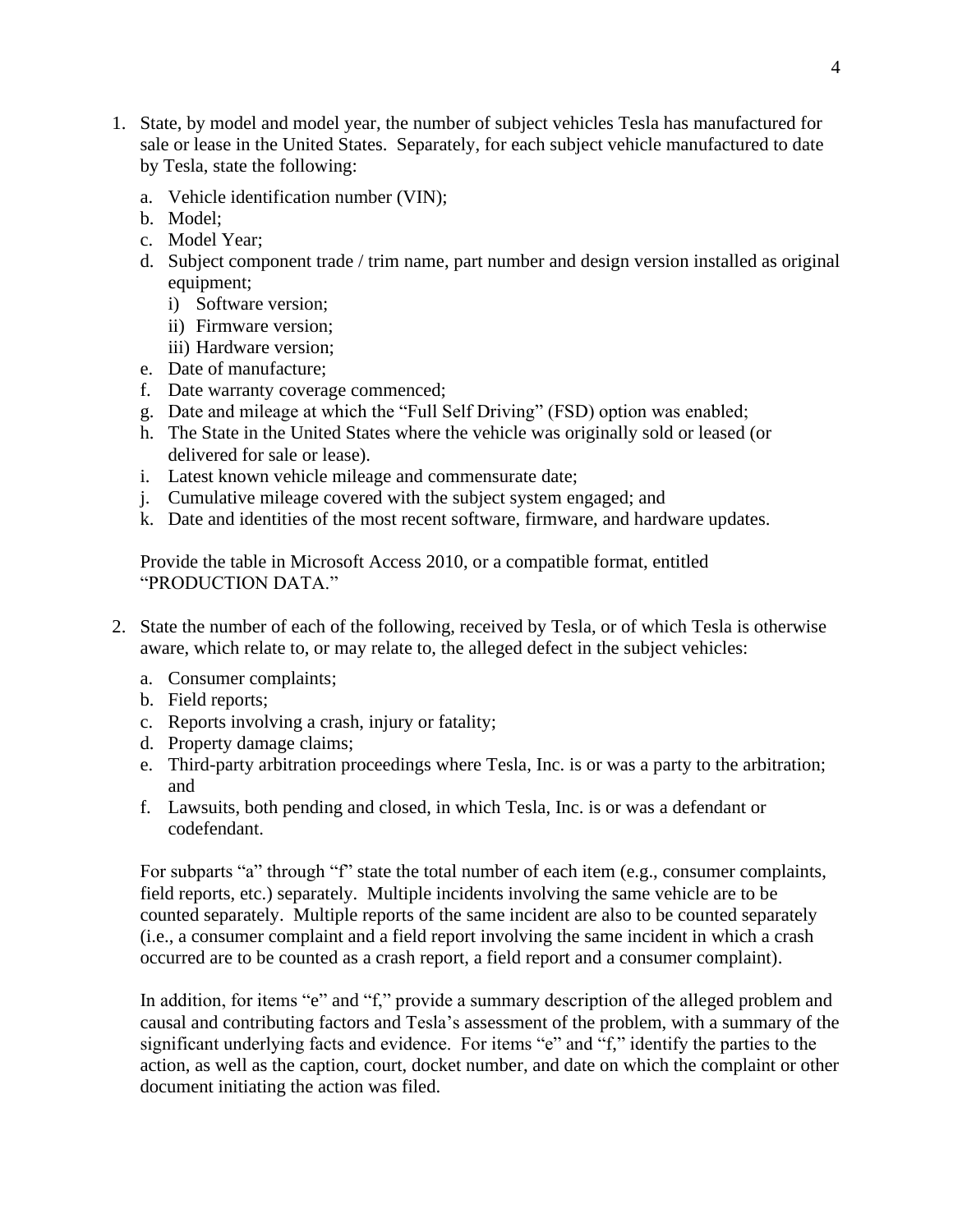- 3. Separately, for each item (complaint, report, claim, notice, or matter) within the scope of your response to Request No. 2, state the following information:
	- a. Tesla's file number or other identifier used;
	- b. The category of the item, as identified in Request No. 2 (i.e., consumer complaint, field report, etc.);
	- c. Vehicle owner or fleet name (and fleet contact person), street address, email address and telephone number;
	- d. Vehicle's VIN;
	- e. Vehicle's model and model year;
	- f. Vehicle's mileage at time of incident;
	- g. Software, firmware, and hardware versions in place at the time of the incident, along with vehicle and mileage and date of installation; Incident date, local time, and local time zone;
	- h. Report or claim date;
	- i. Whether a crash is alleged;
	- j. Incident description including;
		- a. Whether FSD was active at the time of the incident;
		- b. AEB braking activation; yes or no;
		- c. Initial Speed of braking event;
		- d. Final Speed of braking event;
		- e. Average Deceleration during event;
		- f. Max Deceleration during event;
		- g. Video; yes or no;
		- h. Target detected during event;

Provide this information in Microsoft Access 2010, or a compatible format, entitled "REQUEST NUMBER TWO DATA."

4. Produce copies of all documents, telematics reports / data, imagery (video or photo), and data logs related to each item within the scope of Request No. 2. Organize the documents separately by category (i.e., consumer complaints, field reports, etc.) and describe the method Tesla used for organizing the documents. Describe in detail the search methods and search criteria used by Tesla to identify the items in response to Request No. 2.

In addition, provide a full copy of any expert report that has been produced by Tesla or received from another party in a lawsuit, arbitration, or a pre-suit claim regarding the incidents identified in Request Number 2. This includes any reports produced or exchanged for experts designated by any part in such litigation, including Tesla, plaintiff (s), or co-defendants. This does not include reports that Tesla has never produced to another party, to the extent Tesla claims a privilege exists for such a report.

5. State, by model and model year, a total count for all of the following categories of claims, collectively, that have been received to date that relate to, or may relate to, the alleged defect in the subject vehicles: warranty claims; extended warranty claims; claims for good will services that were provided; field, zone, or similar adjustments and reimbursements; and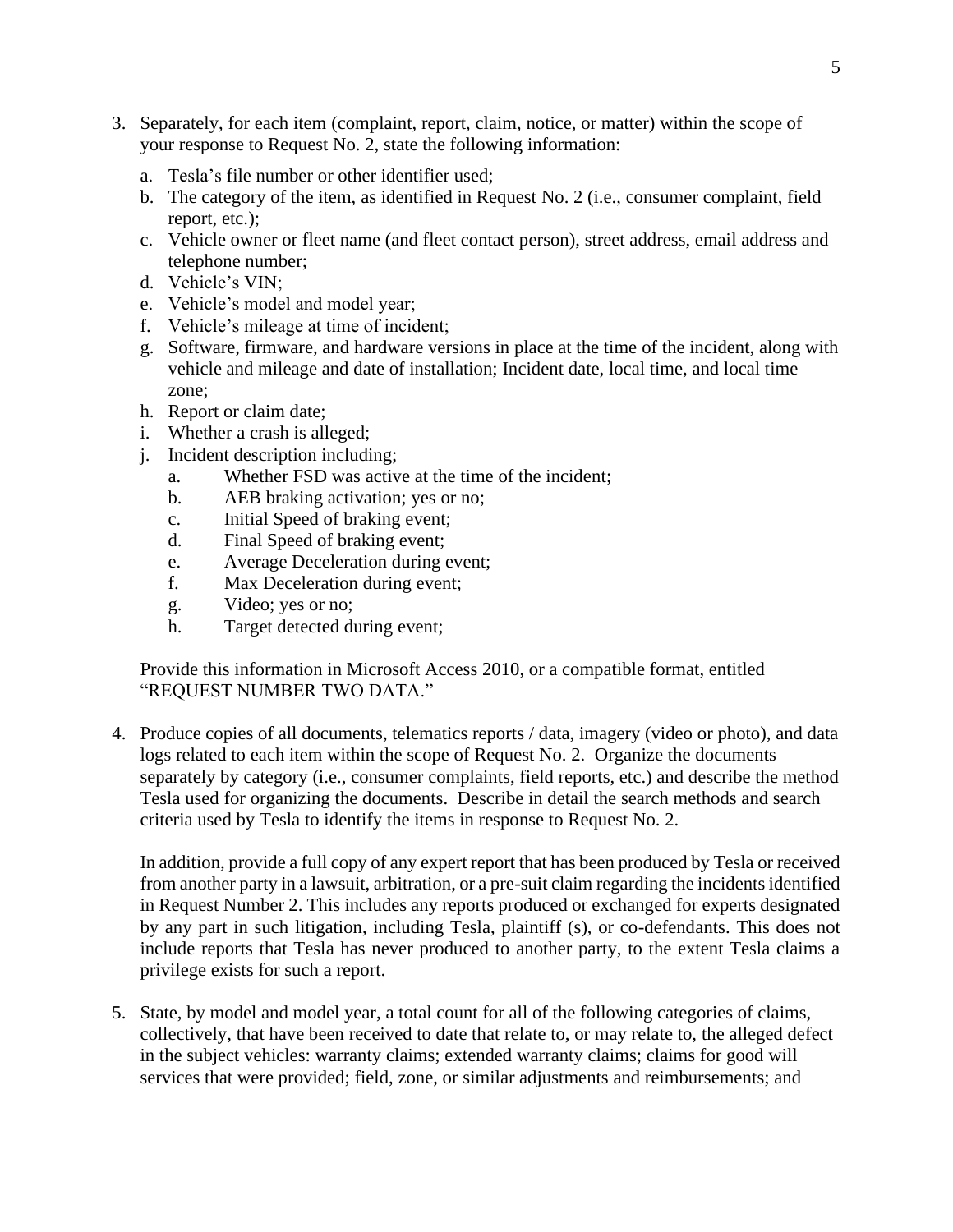warranty claims or repairs made in accordance with a procedure specified in a technical service bulletin or customer satisfaction campaign.

Separately, for each such claim, state the following information:

- a. Tesla's claim number;
- b. Vehicle owner or fleet name (and fleet contact person), street address, email address and telephone number;
- c. VIN;
- d. Repair date;
- e. Vehicle mileage at time of repair;
- f. Repairing dealer's or facility's name, telephone number, city and state or ZIP code;
- g. Labor operation number(s);
- h. Problem code(s);
- i. Diagnostic trouble code(s);
- j. Replacement part number(s) and description(s);
- k. Concern stated by customer;
- l. Cause as stated on the repair order;
- m. Correction as stated on the repair order; and
- n. Additional comments, if any, by dealer/technician relating to claim and/or repair.

Provide this information in Microsoft Access 2010, or a compatible format, entitled "WARRANTY DATA."

6. Describe in detail the search methods and search criteria used by Tesla to identify the claims in response to Request No. 5, including the labor operations, problem codes, diagnostic trouble codes*,* part numbers and any other pertinent parameters used.

Provide a list of all labor operations, labor operation descriptions, problem codes, and problem code descriptions, diagnostic trouble codes and diagnostic trouble code descriptions applicable to the alleged defect in the subject vehicles. State whether the diagnostic trouble codes are automatically reported to the warranty database electronically or manually entered into the warranty database by a claims administrator.

State, by make and model year, the terms of the new vehicle warranty coverage offered by Tesla on the subject vehicles (i.e., the number of months and mileage for which coverage is provided and the vehicle systems that are covered). Describe any extended warranty coverage option(s) that Tesla offered for the subject vehicles and state by option, model, and model year, the number of vehicles that are covered under each such extended warranty.

7. Produce copies of all service, warranty, and other documents that relate to, or may relate to, the alleged defect in the subject vehicles, that Tesla has issued to any dealers, regional or zone offices, field offices, fleet purchasers, or other entities. This includes, but is not limited to, bulletins, advisories, informational documents, training documents, or other documents or communications, with the exception of standard shop manuals. Also include the latest draft copy of any communication that Tesla is planning to issue within the next 120 days.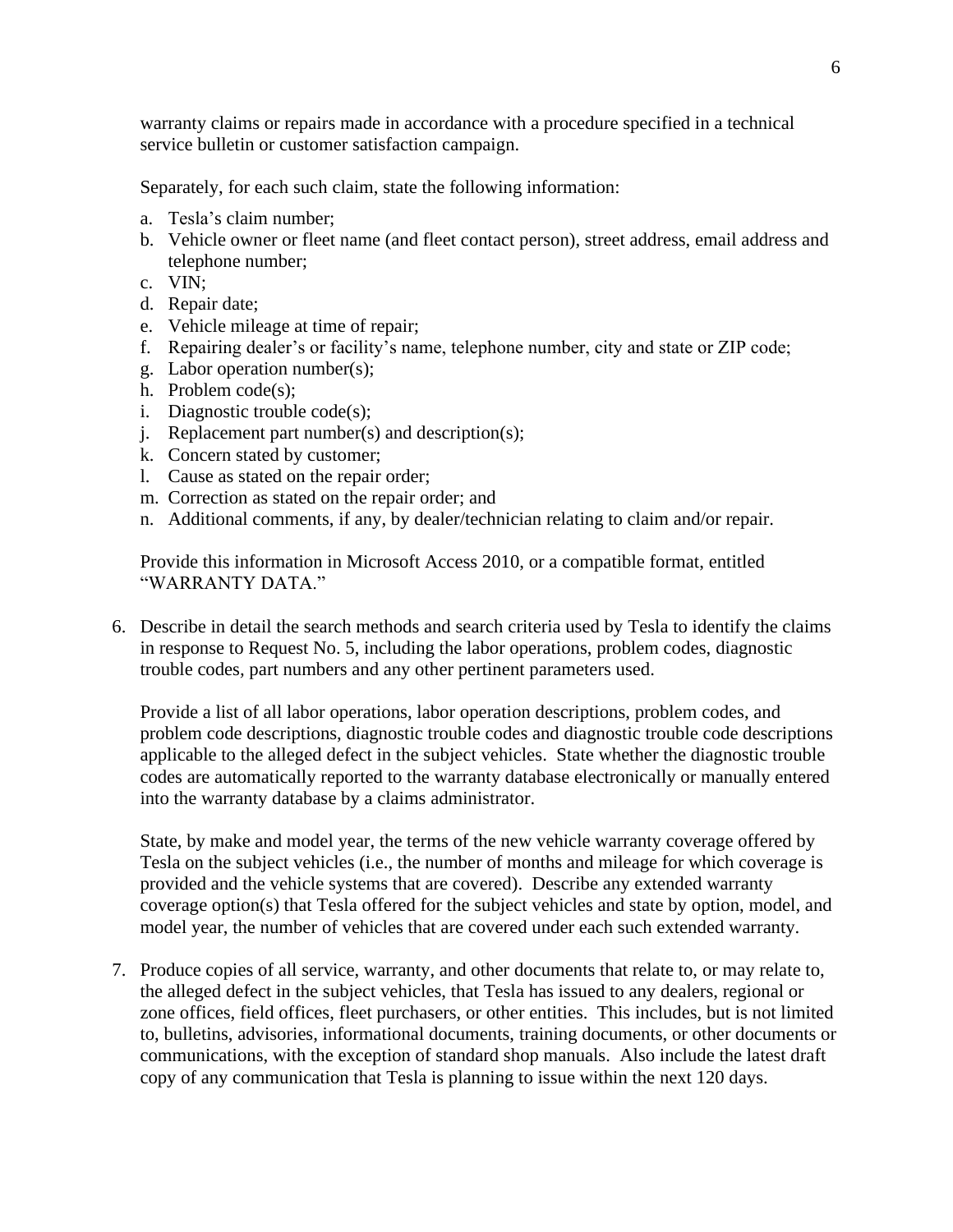- 8. Describe all assessments, analyses, tests, test results, studies, surveys, simulations, investigations, inquiries and/or evaluations (collectively, "actions") that relate to, or may relate to, the alleged defect in the subject vehicles that have been conducted, are being conducted, are planned, or are being planned by, or for, Tesla. For each such action, provide the following information:
	- a. Action title or identifier;
	- b. The actual or planned start date;
	- c. The actual or expected end date;
	- d. Brief summary of the subject and objective of the action;
	- e. Engineering group(s)/supplier(s) responsible for designing and for conducting the action; and
	- f. A brief summary of the findings and/or conclusions resulting from the action.

For each action identified, provide copies of all documents related to the action, regardless of whether the documents are in interim, draft, or final form. Organize the documents chronologically by action.

- 9. Describe all hardware and software modifications or changes made by, or on behalf of, Tesla in the design, material composition, manufacture, quality control, supply, or installation of the subject system, from the start of production to date, which relate to, or may relate to, the alleged defect in the subject vehicles. For each such modification or change, provide the following information:
	- a. The date or approximate date on which the modification or change was incorporated into vehicle production;
	- b. A detailed description of the modification or change;
	- c. The reason(s) for the modification or change;
	- d. The part number(s) (service and engineering) of the original component;
	- e. The part number(s) (service and engineering) of the modified component;
	- f. The firmware version (service and engineering) of the original system;
	- g. The firmware version (service and engineering) of the modified system);
	- h. Whether the original unmodified component was withdrawn from production and/or sale, and if so, when;
	- i. When the modified component was made available as a service component; and
	- j. Whether the modified component can be interchanged with earlier production components.

Also, provide the above information for any modification or change that Tesla is aware of which may be incorporated into vehicle production within the next 120 days.

- 10. Describe, and provide copies of, all documents relating to each of the following topics regarding the alleged defect in the subject systems in the subject vehicles:
	- a. Detailed description of the system design and operation, including all associated sensor technologies and specifications;
	- b. Describe and provide copies of all documents relating to all active emergency braking system function diagrams with detailed system operation points such as Min/Max speed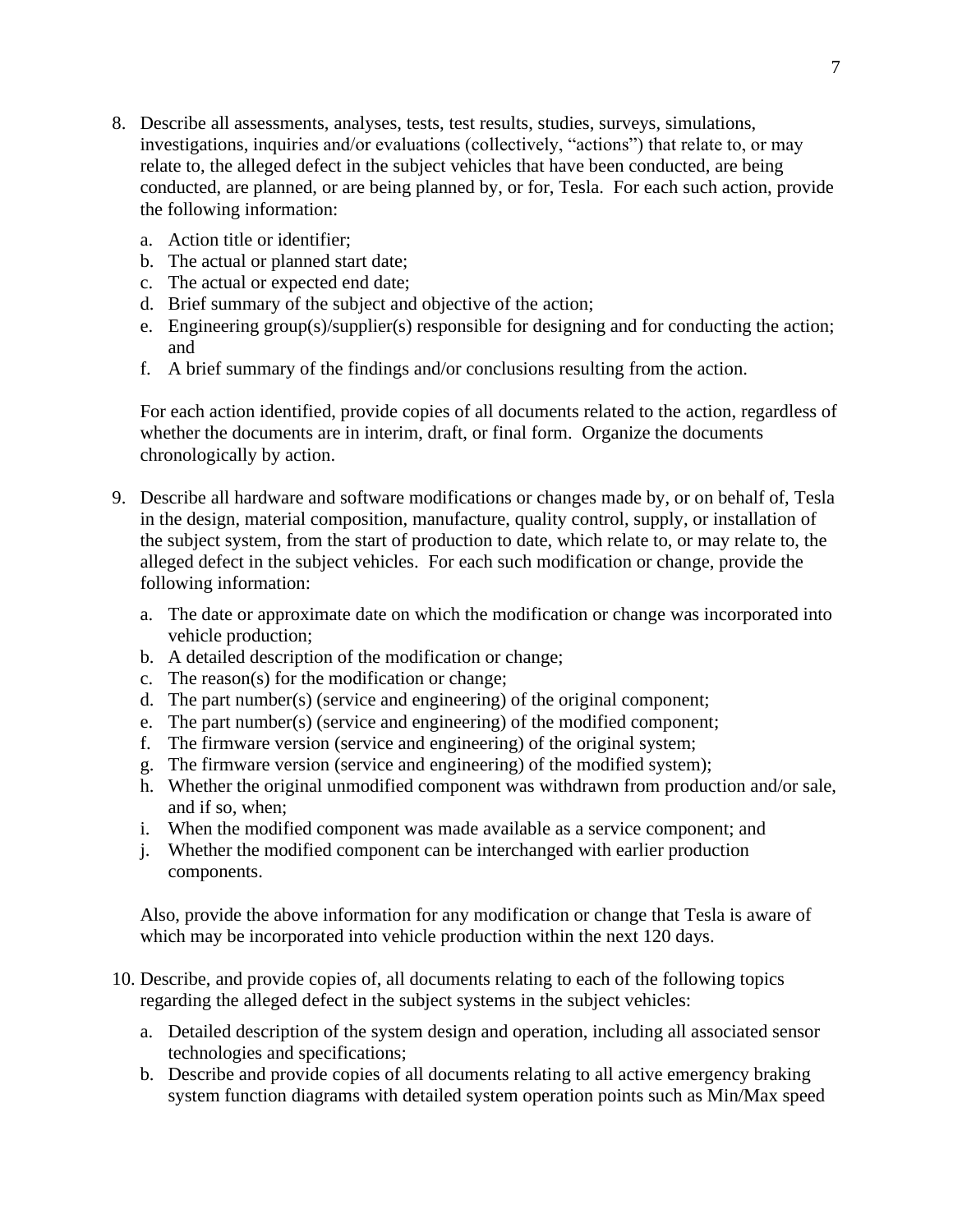activation thresholds (mph), Min/Max braking g-force, brake pedal release threshold (mm or m/sec<sup>2</sup>), steering wheel release input threshold rates, acceleration pedal release threshold (mm or m/sec<sup>2</sup>), TTCs (audio/visual warning activation, restraint activation, brake activation), FORs (Field Occurrence Rates), and brake pressure available on each wheel (FL(front left), FR(front right), RL(rear left), RR(rear right));

- c. Tesla robustness testing related to road topology (e.g., metal bridges, Clothoid, S-shape curves…etc.), vehicle driving fluctuations (e.g., frequent steering, pitch change…etc.), vehicle direction (e.g., oncoming traffic, cross traffic, adjacent areas…etc.), vehicle sizes (e.g. a large truck), camera vision system reflection characteristics (material and shape), interference (e.g., shadow patterns, horizon glare, other object detection/classification patterns), blockage (e.g., dirt, snow, heavy rain…etc.), and small body detection (e.g., infants, animals…etc.);
- d. For each sensor and camera configuration, list end-to-end system suppliers, sensor type, camera type, specific vehicle locations, range, FOV (Field of Vision), and all horizontal and vertical calibration procedures; and
- e. All system related controllers and sensors DRBFM (Design Review Based on Failure Modes), D-FMEA (Design-Failure Mode and Effect Analysis) or IQ-FMEA (IQ software-Failure Mode and Effect Analysis) signed off by Tesla DNR engineers.
- f. Any kits that have been released or developed by Tesla for use in service repairs to the subject component/assembly.
- 11. Furnish Tesla's assessment of the alleged defect in the subject system of the subject vehicles. Provide separate responses for each condition that may result in unnecessary autonomous braking. Include the following information for each condition:
	- a. The causal or contributory factor(s);
	- b. The failure mechanism(s);
	- c. The failure mode(s), including the specific operating conditions at which the unnecessary autonomous braking can occur (e.g., vehicle speed, driving scenario);
	- d. Tesla's assessment of the safety risk of each condition;
	- e. Tesla's assessment of factors affecting the operator's ability to resume safe operation of the vehicle, including reports alleging repeatable system malfunction within the same driving cycle and after restarting the vehicle; and
	- f. The risk to motor vehicle safety that it poses; and
	- g. What warnings, if any, the operator and the other persons both inside and outside the vehicle would have that the alleged defect was occurring, or subject component was malfunctioning; and
	- h. The reports included with this inquiry.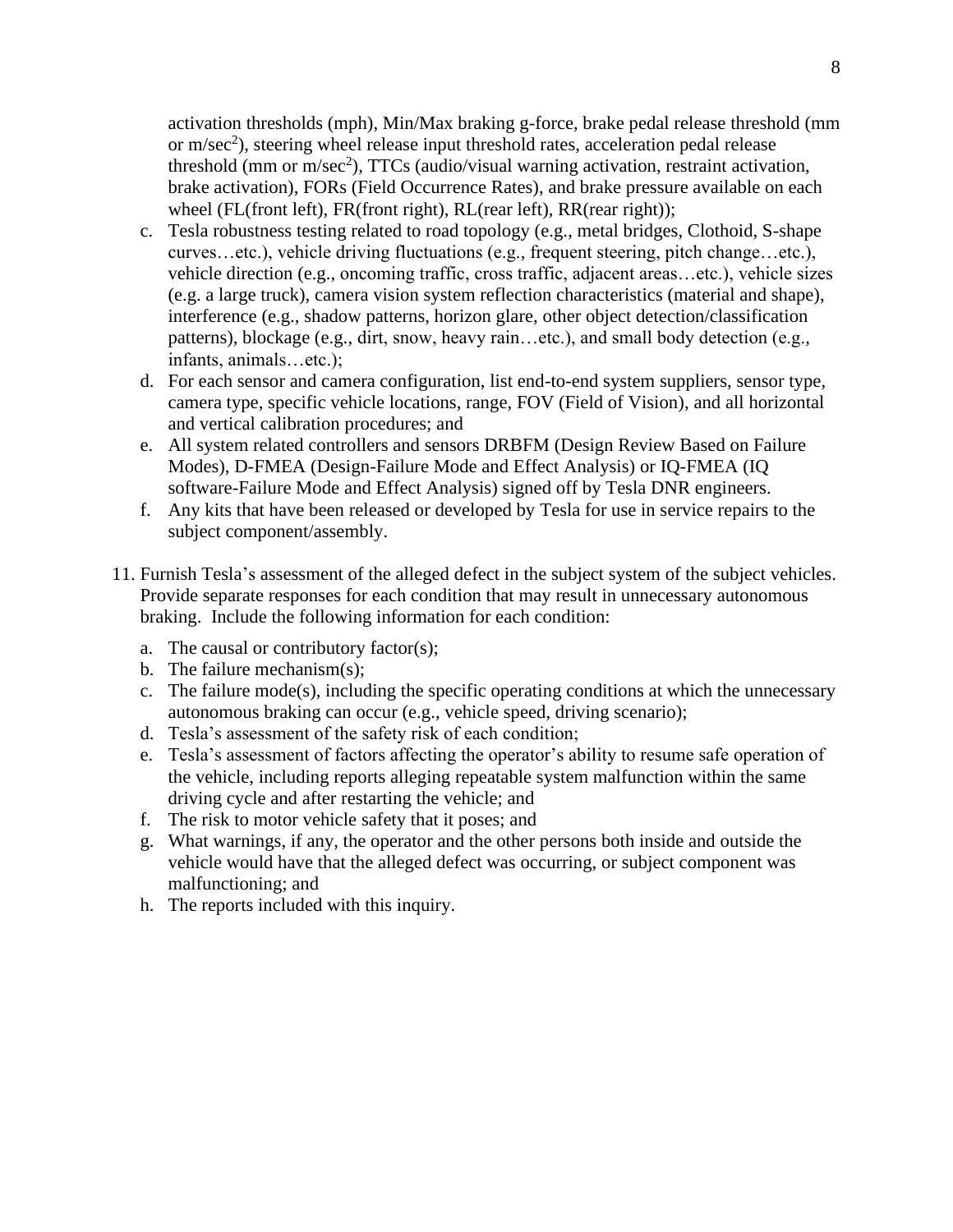#### **Legal Authority for This Request**

This letter is being sent to Tesla pursuant to 49 U.S.C. § 30166, which authorizes NHTSA to conduct any investigation that may be necessary to enforce Chapter 301 of Title 49 and to request reports and the production of things. It constitutes a new request for information.

### **Civil Penalties**

Tesla's failure to respond promptly and fully to this letter could subject Tesla to civil penalties pursuant to 49 U.S.C. § 30165 or lead to an action for injunctive relief pursuant to 49 U.S.C. § 30163. (Other remedies and sanctions are available as well.) The Vehicle Safety Act, 49 U.S.C. § 30165(a)(3), provides for civil penalties of up to \$24,423 per violation per day, with a maximum of \$114,954,525 for a related series of daily violations, for failing or refusing to perform an act required under 49 U.S.C. § 30166. See 49 C.F.R. § 578.6(a)(3). This includes failing to respond completely, accurately, or in a timely manner to ODI information requests.

If Tesla cannot respond to any specific request or subpart(s) thereof, please state the reason why it is unable to do so. If on the basis of attorney client, attorney work product, or other privilege, Tesla does not submit one or more requested documents or items of information in response to this information request, Tesla must provide a privilege log identifying each document or item withheld, and stating the date, subject or title, the name and position of the person(s) from, and the person(s) to whom it was sent, and the name and position of any other recipient (to include all carbon copies or blind carbon copies), the nature of that information or material, and the basis for the claim of privilege and why that privilege applies.

#### **Confidential Business Information**

**All business confidential information must be submitted directly to the Office of Chief Counsel as described in the following paragraph and should not be sent to this office.** In addition, do not submit any business confidential information in the body of the letter submitted to this office. Please refer to PE22-002 in Tesla, Inc. response to this letter and in any confidentiality request submitted to the Office of Chief Counsel.

If Tesla, Inc. claims that any of the information or documents provided in response to this information request constitute confidential commercial material within the meaning of 5 U.S.C. § 552(b)(4), or are protected from disclosure pursuant to 18 U.S.C. § 1905, Tesla, Inc. must submit supporting information together with the materials that are the subject of the confidentiality request, in accordance with 49 CFR Part 512. Additional information can be found here:https://www.nhtsa.gov/coronavirus/submission-confidential-business-information.

If you have any questions regarding submission of a request for confidential treatment, contact Daniel Rabinovitz, Trial Attorney, Office of Chief Counsel at daniel.rabinovitz@dot.gov or (202) 366-8534.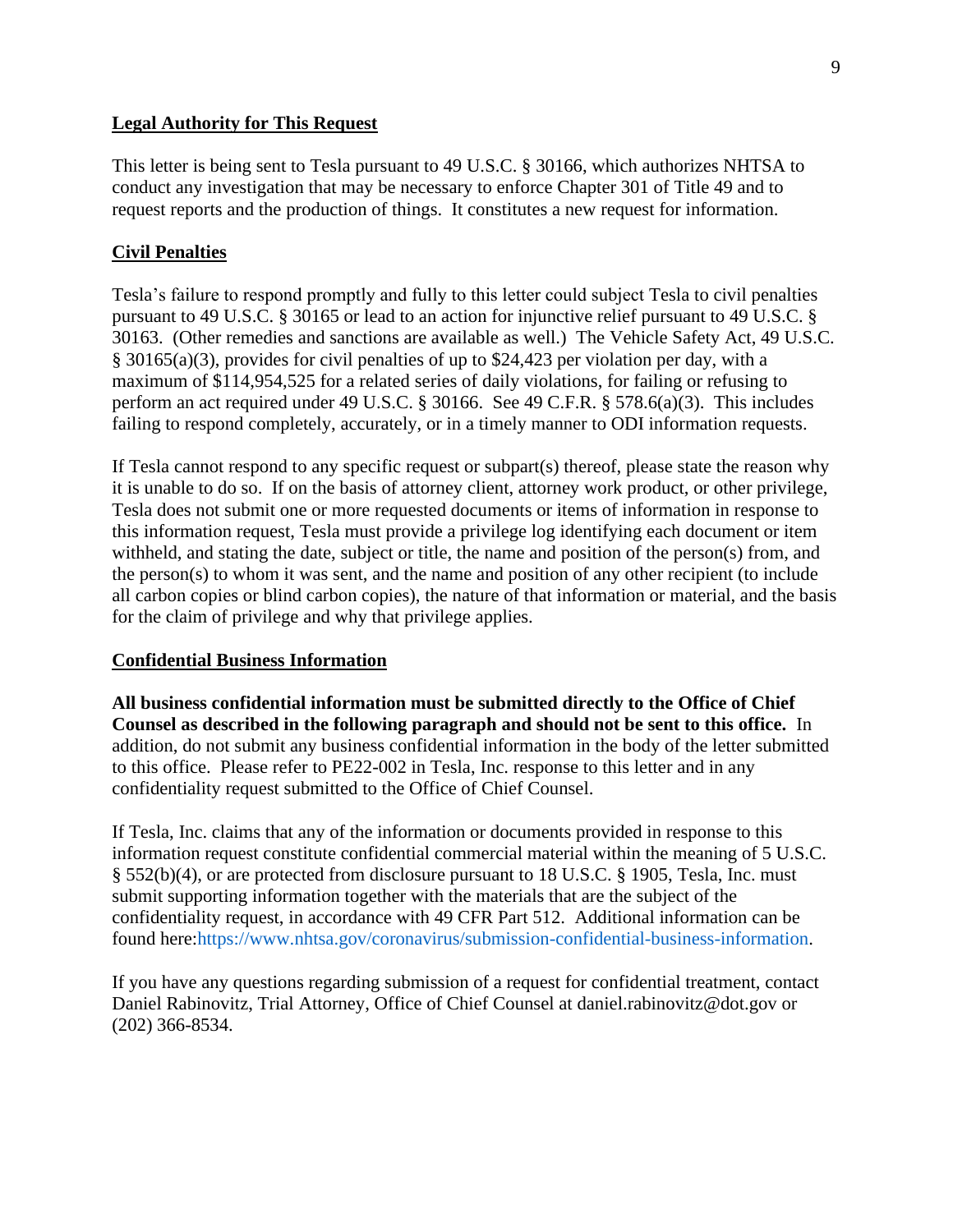#### **Due Date**

Tesla's response to this letter, in duplicate, together with a copy of any confidentiality request, must be submitted to this office by **June 20, 2022**. Tesla's response must include all nonconfidential attachments and a redacted version of all documents that contain confidential information. If Tesla, Inc. finds that it is unable to provide all of the information requested within the time allotted, Tesla, Inc. must request an extension from me at (202) 366-5226 no later than five business days before the response due date. If Tesla, Inc. is unable to provide all of the information requested by the original deadline, it must submit a partial response by the original deadline with whatever information Tesla, Inc. then has available, even if an extension has been granted.

Please send email notification to Ajit Alkondon at ajit.alkondon@dot.gov and to ODI\_IRresponse@dot.gov when Tesla, Inc. sends its response to this office and indicate whether there is confidential information as part of Tesla's response.

If you have any technical questions concerning this matter, please call Ajit Alkondon of my staff at (202) 366-3565.

Sincerely,

*Gregory Magno*<br>Gregory Magno, Chief

Vehicle Defects Division D Office of Defects Investigation

Enclosure 1, Copies of the subject reports referenced in the introduction of this letter identified by the following ODI reference numbers.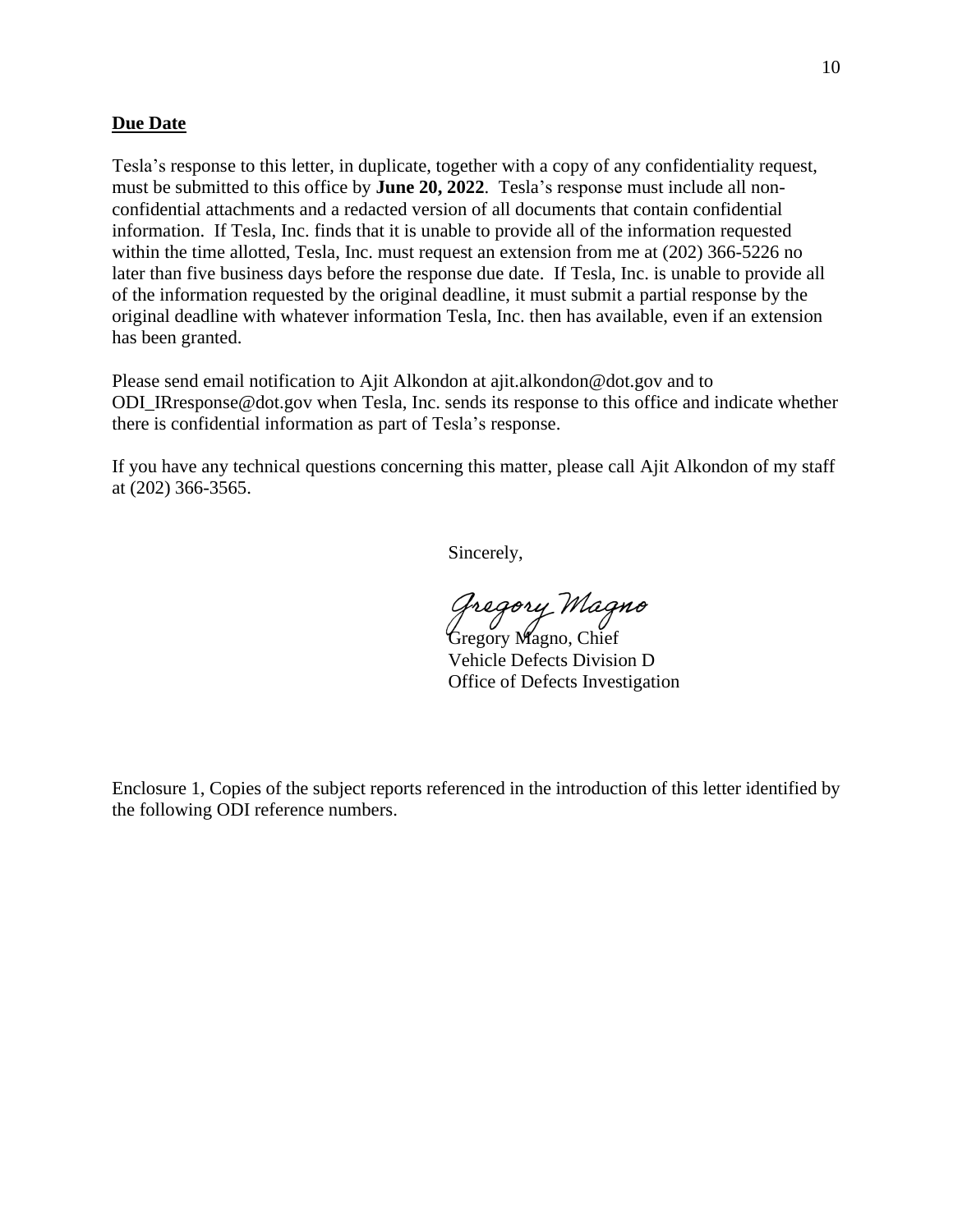11422581, 11424607, 11432896, 11433125, 11435659, 11437066, 11439015, 11439044, 11439113, 11439627, 11439689, 11439876, 11439924, 11440477, 11440478, 11440519, 11440598, 11440662, 11440921, 11440953, 11441036, 11441199, 11441206, 11441236, 11441393, 11441587, 11441651, 11441698, 11441955, 11441957, 11441960, 11442036, 11442044, 11442199, 11442291, 11442335, 11442554, 11442747, 11442775, 11442777, 11442852, 11442937, 11443110, 11443226, 11443253, 11443491, 11443714, 11443897, 11444044, 11444508, 11444600, 11444619, 11445838, 11446268, 11446804, 11447065, 11447350, 11447511, 11447787, 11448296, 11448306, 11448386, 11448397, 11448479, 11448623, 11449334, 11449340, 11449468, 11449612, 11449658, 11449728, 11449732, 11449799, 11449851, 11449873, 11449874, 11449880, 11449882, 11449883, 11449884, 11449899, 11449908, 11449910, 11449915, 11449917, 11449926, 11449933, 11449961, 11449967, 11449971, 11449977, 11449980, 11449982, 11449991, 11450002, 11450011, 11450012, 11450018, 11450019, 11450020, 11450022, 11450030, 11450035, 11450039, 11450063, 11450078, 11450085, 11450096, 11450102, 11450103, 11450118, 11450123, 11450129, 11450142, 11450143, 11450146, 11450153, 11450156, 11450171, 11450182, 11450183, 11450189, 11450192, 11450193, 11450194, 11450197, 11450221, 11450224, 11450225, 11450230, 11450234, 11450240, 11450245, 11450260, 11450261, 11450263, 11450283, 11450292, 11450299, 11450300, 11450318, 11450322, 11450323, 11450326, 11450343, 11450350, 11450356, 11450364, 11450377, 11450378, 11450406, 11450411, 11450431, 11450456, 11450459, 11450463, 11450481, 11450482, 11450485, 11450490, 11450498, 11450499, 11450507, 11450520, 11450534, 11450535, 11450539, 11450541, 11450551, 11450610, 11450628, 11450632, 11450647, 11450656, 11450664, 11450793, 11450805, 11450816, 11450864, 11450868, 11419673, 11422267, 11429825, 11432109, 11437264, 11437979, 11439075, 11439792, 11439881, 11439975, 11439978, 11440149, 11440516, 11440580, 11440581, 11440611, 11440638, 11440687, 11440818, 11440857, 11440892, 11441161, 11441400, 11441457, 11441522, 11441689, 11441777, 11441827, 11441879, 11441880, 11441906, 11442622, 11442690, 11442803, 11443194, 11443310, 11443589, 11443709, 11443841, 11443861, 11444136, 11444212, 11444832, 11445016, 11445323, 11445716, 11445740, 11446231, 11446402, 11446403, 11446459, 11446758, 11447208, 11447292, 11447397, 11447475, 11447875, 11447934, 11448117, 11448260, 11448556, 11448854, 11448951, 11449109, 11449417, 11449493, 11449538, 11449801, 11449816, 11449825, 11449863, 11449879, 11449888, 11449907, 11449913, 11449927, 11449930, 11449935, 11449936, 11449943, 11449945, 11449948, 11449950, 11449969, 11449972, 11449975, 11449981, 11449993, 11450004, 11450014, 11450024, 11450047, 11450052, 11450054, 11450057, 11450060, 11450068, 11450070, 11450076, 11450083, 11450090, 11450093, 11450109, 11450117, 11450127, 11450133, 11450134, 11450145, 11450154, 11450166, 11450169, 11450172, 11450199, 11450212, 11450227, 11450229, 11450231, 11450232, 11450237, 11450238, 11450247, 11450253, 11450259, 11450270, 11450290, 11450303, 11450308, 11450310, 11450317, 11450319, 11450327, 11450328, 11450349, 11450355, 11450366, 11450368, 11450370, 11450371, 11450375, 11450380, 11450387, 11450388, 11450389, 11450395, 11450420, 11450434, 11450467, 11450475, 11450493, 11450496, 11450542, 11450544, 11450559, 11450567, 11450568, 11450587, 11450603, 11450611, 11450616, 11450645, 11450653, 11450668, 11450714, 11450749, 11450840, 11450862, 11450870, 11450894, 11450927, 11450990, 11451012, 11451049, 11451079, 11451088, 11451012, 11450990, 11451079, 11450927, 11451049, 11451167, 11451141, 11451297, 11451111, 11451118, 11451243, 11451173, 11451422, 11451409, 11451459, 11451517, 11451463, 11451595, 11451586, 11451643, 11451694, 11451658, 11451626, 11451770,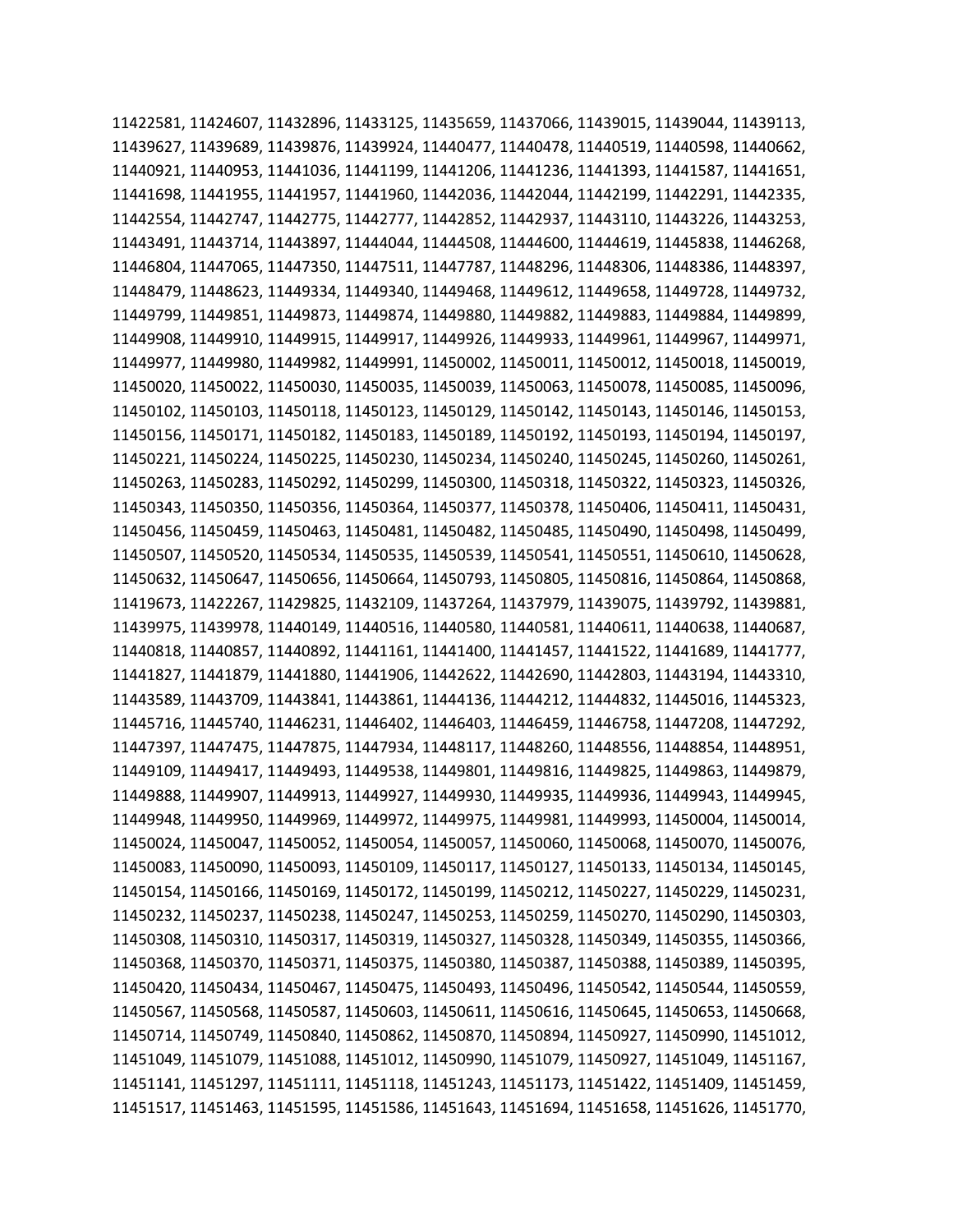11451791, 11451792, 11451848, 11451909, 11452143, 11452069, 11452070, 11452139, 11452214, 11452193, 11452181, 11452306, 11452627, 11452618, 11452409, 11452429, 11452352, 11452644, 11452503, 11452375, 11452421, 11452519, 11452540, 11452570, 11452532, 11452472, 11452617, 11452647, 11452639, 11452358, 11452384, 11452458, 11452522, 11452523, 11452510, 11452494, 11452623, 11452355, 11452573, 11452598, 11452605, 11452450, 11452591, 11452526, 11452487, 11452521, 11452479, 11452415, 11452364, 11452402, 11452649, 11452581, 11452359, 11452645, 11452499, 11452436, 11452530, 11452368, 11452481, 11452602, 11452507, 11452430, 11452583, 11452441, 11452544, 11452335, 11452560, 11452447, 11452559, 11452443, 11452361, 11452642, 11452456, 11452449, 11452551, 11452471, 11452428, 11452478, 11452515, 11452628, 11452527, 11452616, 11452466, 11452630, 11452626, 11452432, 11452407, 11452550, 11452376, 11452556, 11452391, 11452783, 11452871, 11452706, 11452796, 11452673, 11452870, 11452823, 11452781, 11452798, 11452834, 11452709, 11452833, 11452662, 11452835, 11452687, 11452818, 11452912, 11452678, 11452878, 11452854, 11452718, 11452726, 11452701, 11452702, 11452735, 11452680, 11452829, 11452886, 11452657, 11452852, 11452688, 11452797, 11452770, 11452850, 11452764, 11452889, 11452884, 11452888, 11452887, 11452725, 11452918, 11452691, 11452676, 11452723, 11452758, 11452683, 11452864, 11452863, 11452721, 11452985, 11453024, 11452972, 11452960, 11453053, 11452987, 11453031, 11453045, 11452982, 11453000, 11453011, 11452992, 11452955, 11452947, 11452969, 11452949, 11452994, 11453028, 11452966, 11453052, 11452939, 11452975, 11452943, 11453025, 11452929, 11452948, 11453050, 11452981, 11452971, 11453033, 11452998, 11452977, 11452925, 11452964, 11452930, 11452986, 11453060, 11453096, 11453164, 11453069, 11453162, 11453144, 11453075, 11453067, 11453084, 11453127, 11453116, 11453123, 11453122, 11453074, 11453108, 11453289, 11453272, 11453188, 11453260, 11453305, 11453206, 11453214, 11453286, 11453294, 11453177, 11453314, 11453285, 11453250, 11453247, 11453191, 11453259, 11453512, 11453360, 11453511, 11453343, 11453384, 11453332, 11453374, 11453526, 11453431, 11453369, 11453389, 11453549, 11453427, 11453363, 11453451, 11453469, 11453464, 11453607, 11453604, 11453654, 11453702, 11453700, 11453836, 11453946, 11453849, 11453925, 11453763, 11453737, 11453841, 11454170, 11454076, 11454078, 11453992, 11454081, 11454046, 11454193, 11454187, 11454238, 11454297, 11454273, 11454263, 11454245, 11454329, 11454337, 11454377, 11454367, 11454547, 11454502, 11454432, 11454556, 11454452, 11454544, 11454552, 11454514, 11454578, 11454489, 11454674, 11454913, 11454923, 11454950, 11455031, 11455108, 11455083, 11455122, 11455128, 11455026, 11455056, 11455037, 11455136, 11455139, 11455163, 11455313, 11455424, 11455573, 11455617, 11455550, 11455695, 11455661, 11455854, 11455830, 11455882, 11455870, 11455871, 11455995, 11455980, 11455959, 11456264, 11456393, 11456435, 11456453, 11456430, 11456481, 11456677, 11456554, 11456627, 11456615, 11456884, 11456795, 11456721, 11456716, 11456811, 11456729, 11456862, 11456766, 11457004, 11457054, 11457053, 11457020, 11456977, 11457065, 11457104, 11457067, 11457355, 11457347, 11457284, 11457247, 11457350, 11457312, 11457441, 11457424, 11457434, 11457385, 11457418, 11457452, 11457374, 11457546, 11457554, 11457470, 11457467, 11457651, 11457714, 11457654, 11457620, 11457822, 11458074, 11458342, 11458280, 11458359, 11458306, 11458424, 11458417, 11458500, 11458669, 11458609, 11458668, 11458925, 11459066, 11459325, 11459454, 11459610, 11459483, 11459480, 11459471, 11459656, 11459815, 11459932, 11459987, 11460183, 11460314, 11460600, 11460567, 11460513,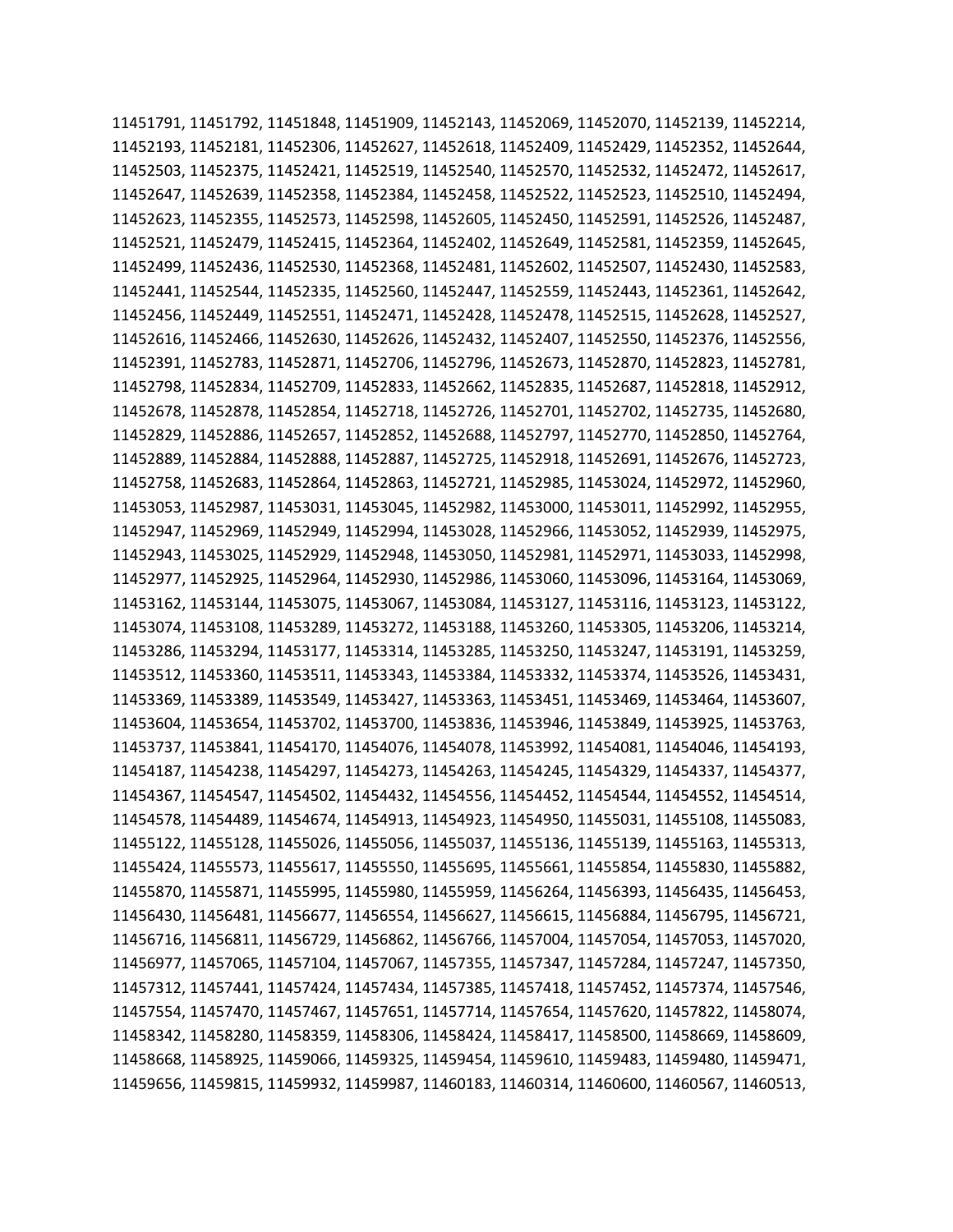11460673, 11460798, 11461179, 11461338, 11461668, 11461751, 11461991, 11462116, 11461994, 11461992, 11462334